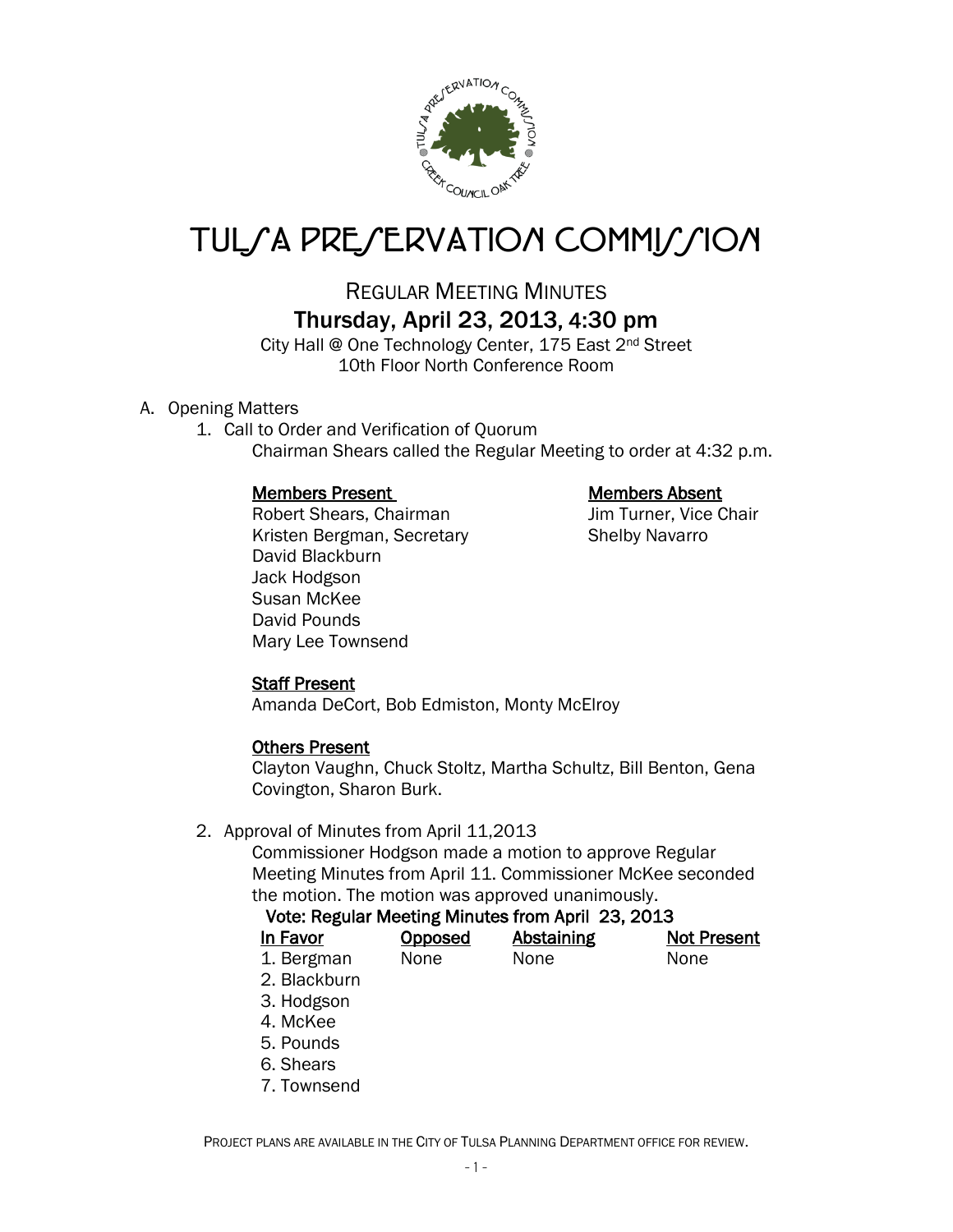3. Disclosure of Conflicts of Interest No one reported a conflict of interest with the proposals on the agenda.

#### B. Actionable Items

#### 1. **COA-13-007** / **1606 S. Quincy Avenue** (Swan Lake)

Applicant: Bill Benton

*COA Subcommittee Review Date: 1/15/2013*

Request:

Reconstruct support columns for porte cochere according to plans submitted.

Monty McElroy presented Mr. Benton's Certificate of Appropriateness application to the Commission and read the applicable guidelines. Mr. Benton was present to answer questions.

Commissioners discussed the details of water table band near bottom and upper trim bands original to structure. Mr. Benton stated that the details on the new construction would match the originals to the house.

Commissioner Blackburn made a motion to approve the application. Commissioner Townsend seconded the motion. Chairman Shears asked for a vote on the motion.

### Vote: 1606 S. Quincy Avenue (Swan Lake)

| In Favor                                        | <u>Opposed</u> | <b>Abstaining</b> | <b>Not Present</b> |
|-------------------------------------------------|----------------|-------------------|--------------------|
| 1. Bergman                                      | None           | None              | None               |
| 2. Blackburn                                    |                |                   |                    |
| 3. Hodgson                                      |                |                   |                    |
| 4. McKee                                        |                |                   |                    |
| 5. Pounds                                       |                |                   |                    |
| 6. Shears                                       |                |                   |                    |
| 7. Townsend                                     |                |                   |                    |
|                                                 |                |                   |                    |
| The motion to Approve was Approved Unanimously. |                |                   |                    |
| Guidelines cited: B.1.1, B.1.2 and B.1.3.       |                |                   |                    |

- 2. Sunset Park Zoning Map & Design Guidelines Amendment Status
	- a. Amanda DeCort gave a history and status update on Sunset Park.
	- b. 1. Amanda DeCort discussed the opposition letter received from residents from the Sunset Park neighborhood with Commissioners. The letter advised property owners that a previously submitted ballot marked "for" may be changed by advising the TPC that the voter has changed his vote to "against". Commissioner Townsend made a motion to approve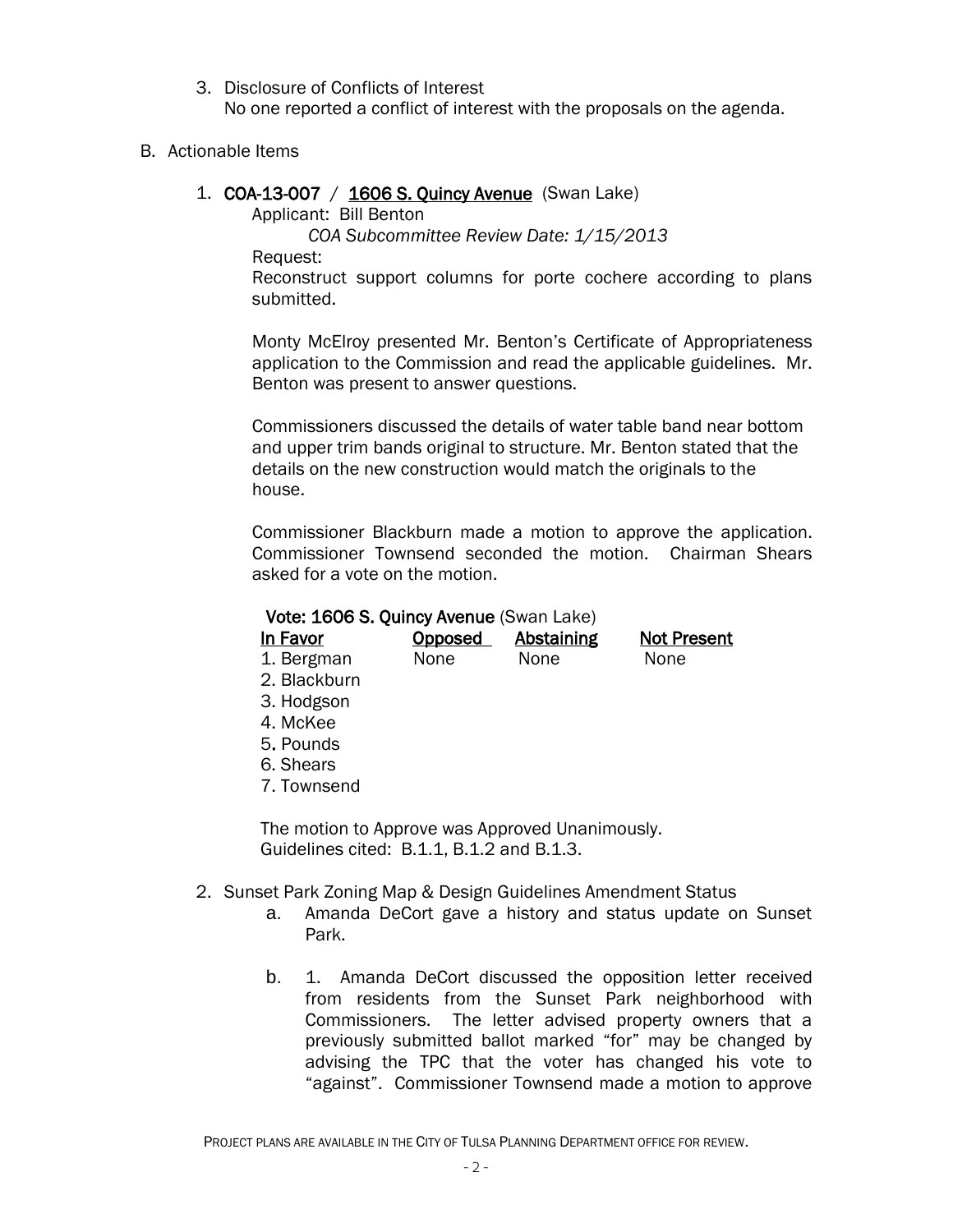not changing the procedure regarding ballots. Once ballots are received, votes will not be changed. Commissioner McKee seconded the motion. Chairman Shears asked for a vote on the motion.

#### Vote: Not change procedure

| In Favor   | Opposed | Abstaining | Not Pr      |
|------------|---------|------------|-------------|
| 1. Bergman | None    | None       | <b>None</b> |

In Favor Conservation Abstaining Not Present

- 2. Blackburn
- 3. Hodgson
- 4. McKee
- 5. Pounds
- 6. Shears
- 7. Townsend

The motion to approve was Approved Unanimously.

2. Amanda DeCort presented the request from Charles Stoltz to remove his property from the proposed Sunset Park district, recognize the economic disadvantage the zoning change would place on his property and his request that his property be assigned 16 votes to him rather than one vote, since 16 separate households are located in the three apartment buildings on his property.

Mr. Stoltz made a presentation to the Commission and answered questions from Commissioners. Commissioner Townsend made a motion to deny all of Mr. Stoltz' requests. Commissioner Hodgson seconded the motion.

|  |  | Vote: Deny all requests of Mr. Stoltz |
|--|--|---------------------------------------|
|--|--|---------------------------------------|

| In Favor     | Opposed | Abstaining | Not Present |
|--------------|---------|------------|-------------|
| 1. Bergman   | None    | None       | <b>None</b> |
| 2. Blackburn |         |            |             |

- 3. Hodgson
- 4. McKee
- 5. Pounds
- 6. Shears
- 7. Townsend

The motion to deny was Approved Unanimously.

#### C. Reports

1. Staff

Amanda DeCort mentioned the upcoming window workshops.

- 2. Chair No report.
- 3. Committees

PROJECT PLANS ARE AVAILABLE IN THE CITY OF TULSA PLANNING DEPARTMENT OFFICE FOR REVIEW.